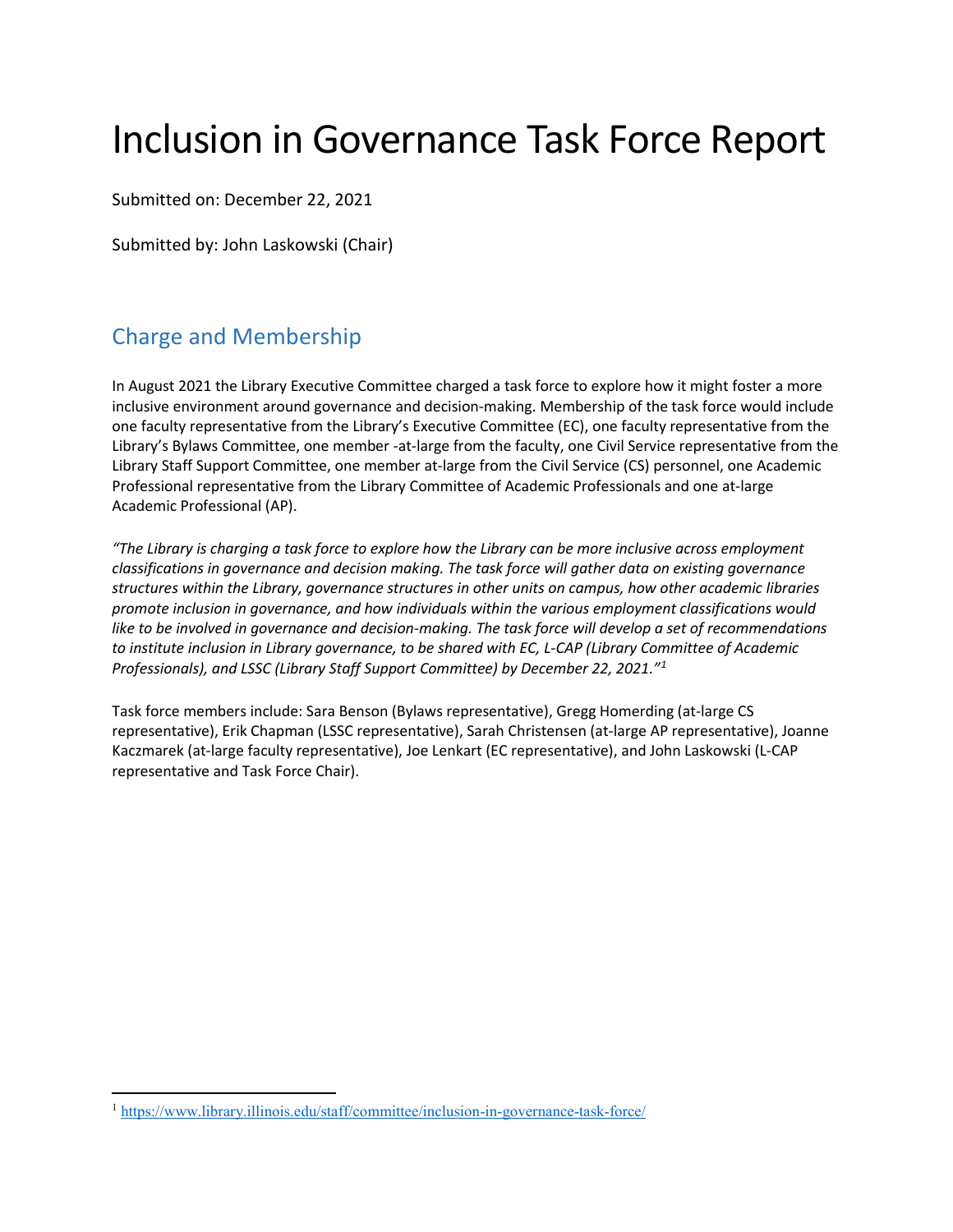# Table of Contents

[Charge and Membership](#page-0-1) [Work of the Task Force](#page-2-0) [Overview of the Library's Current Governance Structure](#page-2-1) [Inclusive governance models on the UIUC campus](#page-3-0) [Inclusive governance models at other academic libraries](#page-4-0) [Investigation of Existing Shared Governance Models](#page-3-1) [Methodology for Collecting University Library data](#page-4-1) **[Discussion](#page-5-0)** [Recommendations](#page-9-0) [Further Recommendations for Greater Inclusion](#page-10-0) [Appendices](#page-11-0) [Appendix 1: Library Assessment Committee's "Community Agreement"](#page-11-1) [Appendix 2: Survey 1-Inclusion in Government Comments \(September 20–December 10\)](#page-12-0) [Appendix 3: Survey 2 and Focus groups \(November 1–November 10\)](#page-14-0) [Appendix 4: Survey 3 and Focus Groups \(November 30–December 10\)](#page-16-0)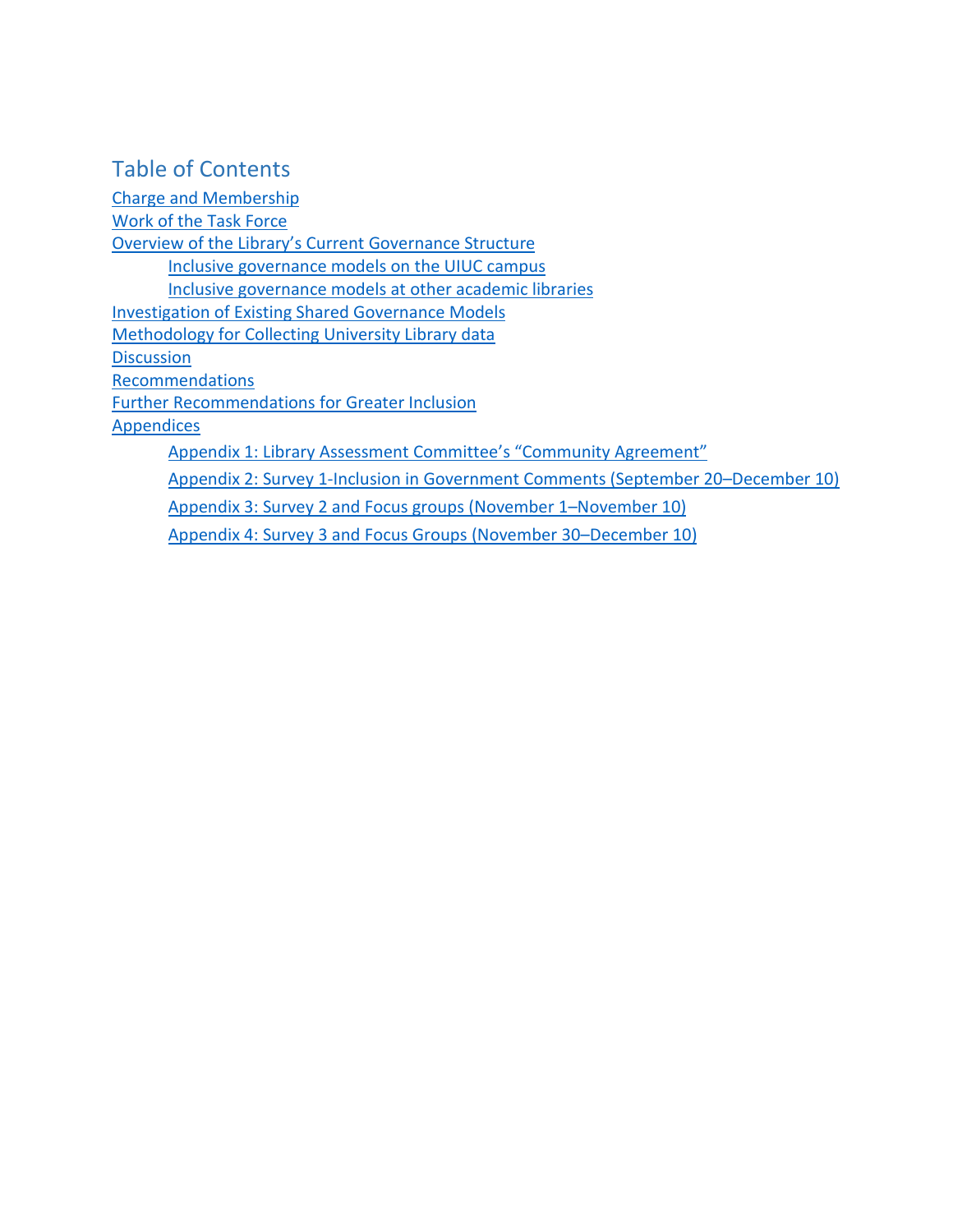# <span id="page-2-0"></span>Work of the Task Force

The Task Force held regular meetings through Zoom during Fall 2021. Through its deliberations, the Task Force developed a plan to collect information about existing governance structures both within the University and the Library, as well as outside of the University of Illinois at Urbana-Champaign (UIUC). There was strong consensus among Task Force members that any recommendations put forth must reflect ideas and perspectives from Library personnel. The members organized a series of focus group discussions and invited employees in the Library to participate in surveys. The Task Force encouraged participation during the "Hangout" sessions and through Libnews. Information from focus group discussions and the surveys was then aggregated, reviewed and used to guide deliberations, and enabled the Task Force to formulate a set of recommendations for the University Library.

# <span id="page-2-1"></span>Overview of the Library's Current Governance Structure

The Bylaws of the Library play a pivotal role in shaping the current governance structure of the University Library, as they define the rights and responsibilities of the University Librarian and the Faculty.<sup>2</sup> The governance structure is further extended to include, directly or indirectly, Assistant and Associate University Librarians (AULs), Directors, the Executive Committee (EC), the Administrative Council (AC), Library Divisions, the Cabinet, Unit Heads, Library Committee of Academic Professionals (L-CAP), and the Library Staff Support Committee (LSSC).

In 2014 (revised in 2016) the University Librarian made revisions and structural changes to the governance structure through a document titled *Organizational Restructuring in Support of Strategic Leadership of the University of Illinois Library.[3](#page-2-3)* This document articulates the University Librarian's vision for governance and reporting lines within the Library, as well as the introduction of the Cabinet, a body consisting of the University Librarian, AULs and Assistant Deans, and now includes Directors. Unlike other committees and advisory bodies, the Cabinet operates without a charge and does not share documentation with Library personnel. Similarly, the Budget Group is not represented on the Library organizational chart or committee pages.<sup>[4](#page-2-4)</sup>

Descriptions of the roles and responsibilities of the University Librarian, Executive Committee, Divisions, and various committees including the Administrative Council can be found in the Library's bylaws.

<span id="page-2-2"></span> <sup>2</sup> <https://www.library.illinois.edu/staff/bylaws-the-library-university-of-illinois-at-urbana-champaign/>

<span id="page-2-3"></span><sup>3</sup> <https://uofi.box.com/s/tujtaaqixjmu63f6fccimatqr98wooyc>

<span id="page-2-4"></span><sup>4</sup> https://www.library.illinois.edu/staff/administration/orgchart/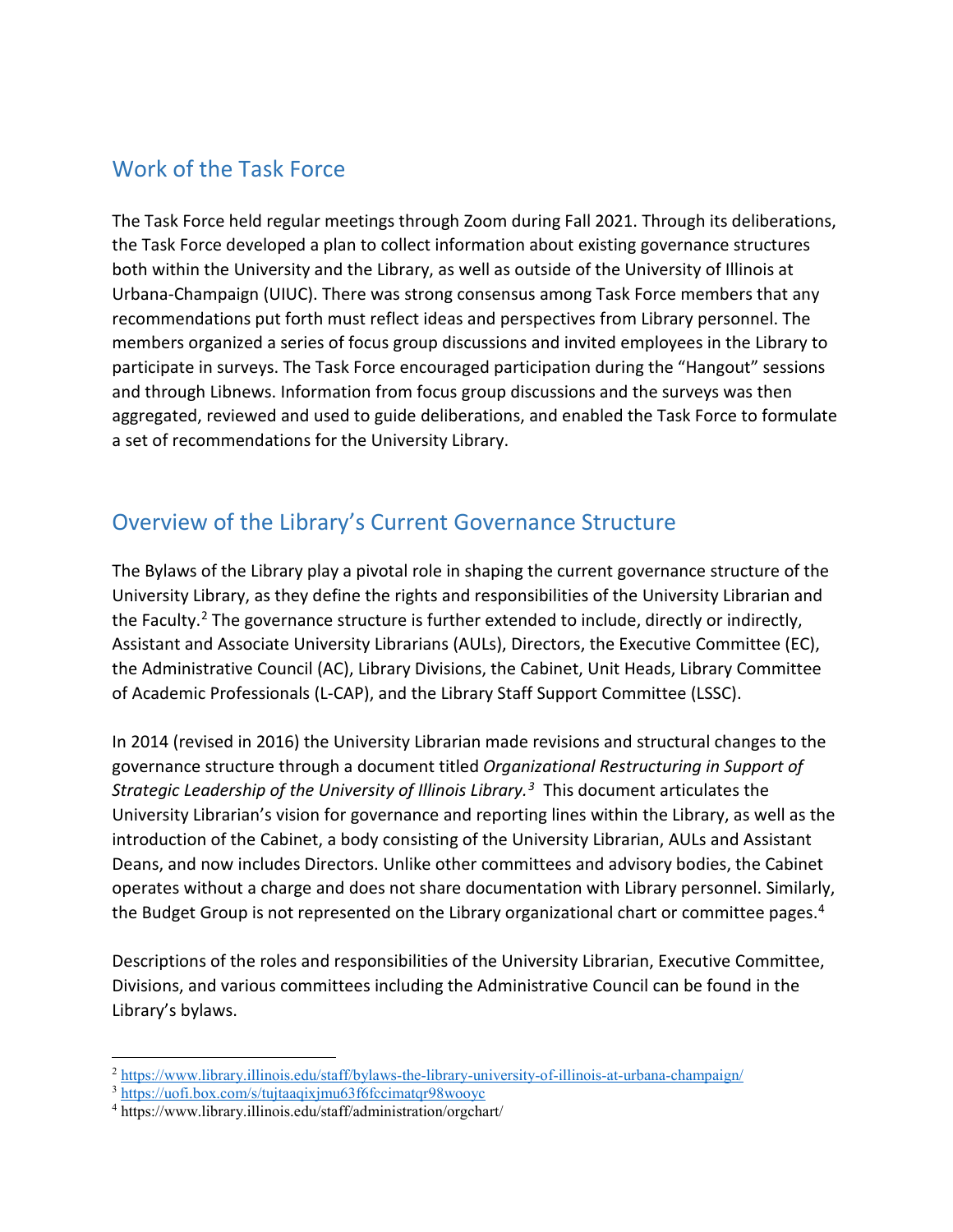# <span id="page-3-1"></span>Investigation of Existing Inclusive Governance Models

### <span id="page-3-0"></span>Inclusive governance models on the UIUC Campus

The Inclusive Governance Taskforce queried the UIUC Academic Senate about other campus units with bylaws demonstrating inclusion across job classifications that the Library could use as exemplars. This inquiry yielded ten responses, including bylaws from eight campus departments and guidelines from University Extension. The Task Force received bylaws from the following departments: the Department of Natural Resources and Environmental Science (NRES), the Economics Department, Linguistics, Aerospace Engineering, Theater, Political Science, History, and Agricultural and Consumer Economics.

Helpful provisions include:

- NRES has an Academic Professional Advisory Committee composed of four AP members. In addition to a Faculty Grievance Committee, they have an AP Grievance Committee composed of two faculty members and two AP members. They also have a Graduate Assistant Grievance Committee comprising two faculty members and two graduate student members.
- Economics has an advisory committee composed of three tenured faculty members, two tenuretrack assistant professors, two specialized faculty members at any rank, and two staff members (either AP or Civil Service). The Advisory Committee essentially functions the same as the Library's current Executive Committee. Note that the Advisory Committee has two staff members. Economics also has an Appeals Committee (or grievance committee) comprised of one staff member in addition to two tenured faculty members, one tenure track professor, and one specialized faculty member.

The Task Force also solicited input from individuals and organizations on campus about their experiences with governance. Focus was on Academic Professionals, Civil Service staff, and Graduate Assistants<sup>[5](#page-3-2)</sup>. A few personal observations were received; the most salient of which include:

- When a governance group is charged with providing "input" rather than having "authority" it has less impact.
- Two-way communication builds trust, and effective governance requires trust.
- If real authority beyond an advisory role is delegated to a governance group, the group can implement policy effectively only if resources and time are also provided.

 $\overline{a}$ 

Senate:<https://senate.illinois.edu/constitution.asp>

Technology Accessibility Review Committee:<https://cam.illinois.edu/policies/hr-86/>

<span id="page-3-2"></span><sup>5</sup> Resources provided include:

Illinois IT Governance (This resource was acknowledge as a sustainable and effective model of inclusive governance):<https://techservices.illinois.edu/illinois-it-governance/>

Council of Academic Professionals (CAP)[: https://cap.illinois.edu/](https://cap.illinois.edu/)

Chancellor's committees[: http://chancellor.illinois.edu/committees.html](http://chancellor.illinois.edu/committees.html)

Provost's committees:<https://provost.illinois.edu/about/committees/>

VC for Student Affairs committees: [http://studentaffairs.illinois.edu/committees/student-affairs](http://studentaffairs.illinois.edu/committees/student-affairs-committees)[committees](http://studentaffairs.illinois.edu/committees/student-affairs-committees)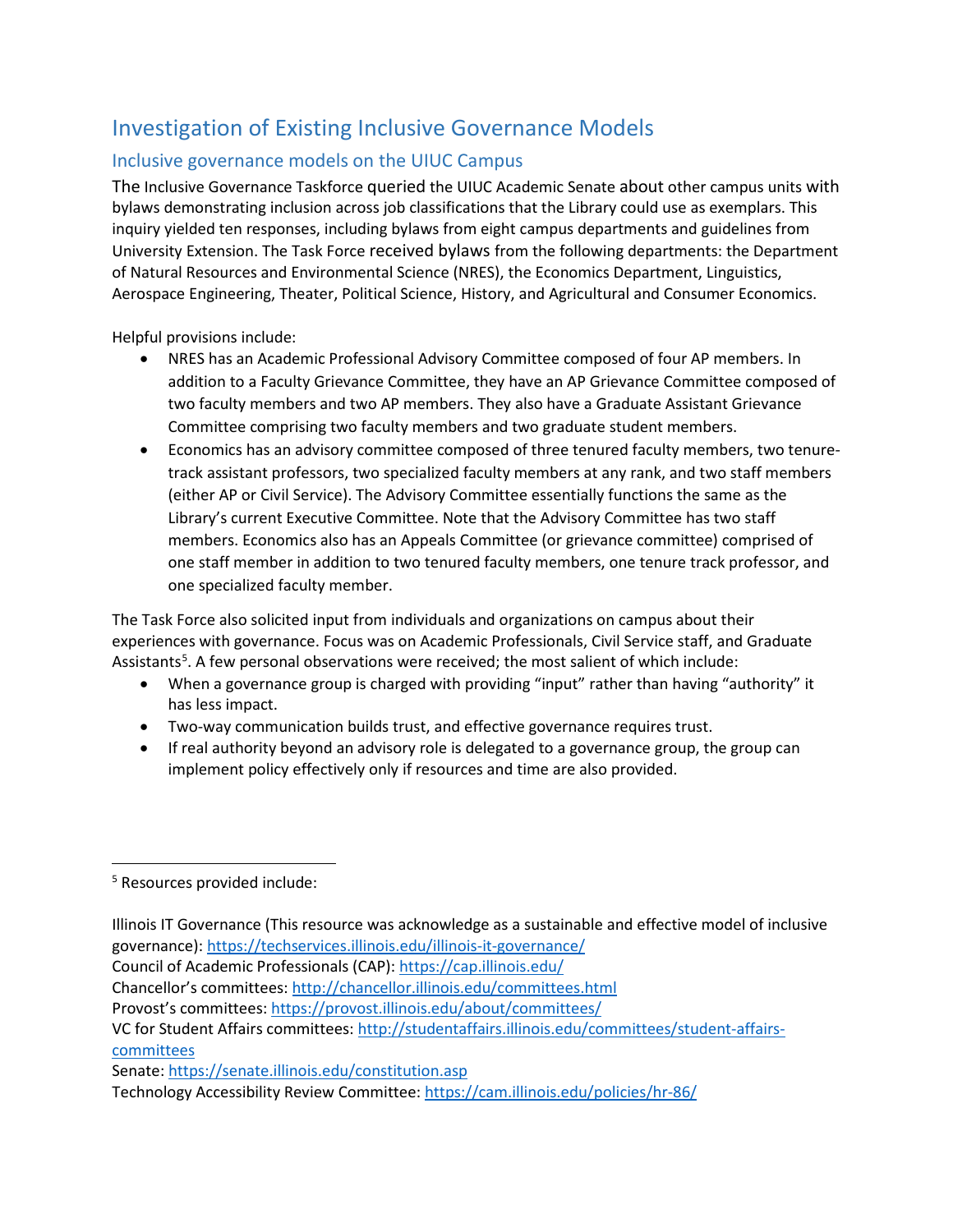### <span id="page-4-0"></span>Inclusive governance models at other academic libraries

Based on governance models that include Academic Professionals (AP) and Civil Service (CS) staff, The Task Force met with representatives from Milner Library at Illinois State University and from the College of New Jersey.

In response to a campus-wide initiative for more inclusion in governance at the College of New Jersey, the R. Barbara Gitenstein Library Governance document<sup>[6](#page-4-2)</sup> was drafted in 2012 after nearly two years of revisions. Outcomes included a staff senate at the campus level (in this model APs and CS are grouped together) as well as advisory committees at the college/Library level composed of employees from every classification. It is worth noting that graduate and undergraduate students are eligible to serve on these advisory committees in voting roles. All levels of employment have an opportunity to participate and to voice concerns. Advisory committees handle all policy, programming, and strategic planning initiatives. Through our discussion we found that tension between CS and Faculty-level employees exists within these structures; some CS staff report feeling like second class citizens, and that it can be difficult to elicit participation from them because they lack incentive to serve (as in our Library, CS committee work is done in addition to daily work, without any monetary, status, or promotional benefits). However, a recent rise in CS staff with advanced degrees appears to correlate with a rise in CS participation in Library governance.

At Illinois State University (ISU), Milner Library uses a Library Council comprising three representatives from faculty, AP, and CS employment categories, as well as a student representative.<sup>[7](#page-4-3)</sup> The Council acts in an advisory capacity to the Library Dean, and focuses on areas such as strategic planning, communitybuilding, and creating campus partnerships. ISU noted other efforts to promote shared governance, including changing ad hoc committees to standing committees, and making Library Council meetings open to everyone to attend (which has become popular through using Zoom). The Library is also working to change the election process to make sure that those remaining on the ballot are willing to serve. Noted challenges to shared governance include there being no incentive for AP and CS staff to serve (while faculty get a letter for their tenure package), and that inclusivity and change depend on the current Council leadership.

# <span id="page-4-1"></span>Methodology for Collecting University Library data

The Task Force focused on collecting as many first-hand responses from University Library employees as possible in ways that considered varied communication preferences and protected anonymity. It conducted two rounds of data collection, with analysis from the first round informing questions asked for the survey and focus groups during the second round. Participants were recruited through Libnews, Library hangouts, and word of mouth.

The **first round** of internal data collection consisted of an open-ended, anonymous survey, an open office hour, redacted exit interview data from Human Resources, a series of focus groups, and finally a second, anonymous survey which provided individuals the opportunity to respond to the same prompts used in the focus groups. These efforts were aimed at exploring the existing level of understanding of Library governance, what, if any, pain points exist with the current process, and what interest individual employees have in personally serving on a more-inclusive governance body.

<span id="page-4-2"></span> <sup>6</sup> [https://library.tcnj.edu/wp-content/uploads/sites/226/2018/11/LibraryGovernanceDocument\\_newFinal.pdf](https://library.tcnj.edu/wp-content/uploads/sites/226/2018/11/LibraryGovernanceDocument_newFinal.pdf)

<span id="page-4-3"></span><sup>7</sup> <https://library.illinoisstate.edu/about/committees/>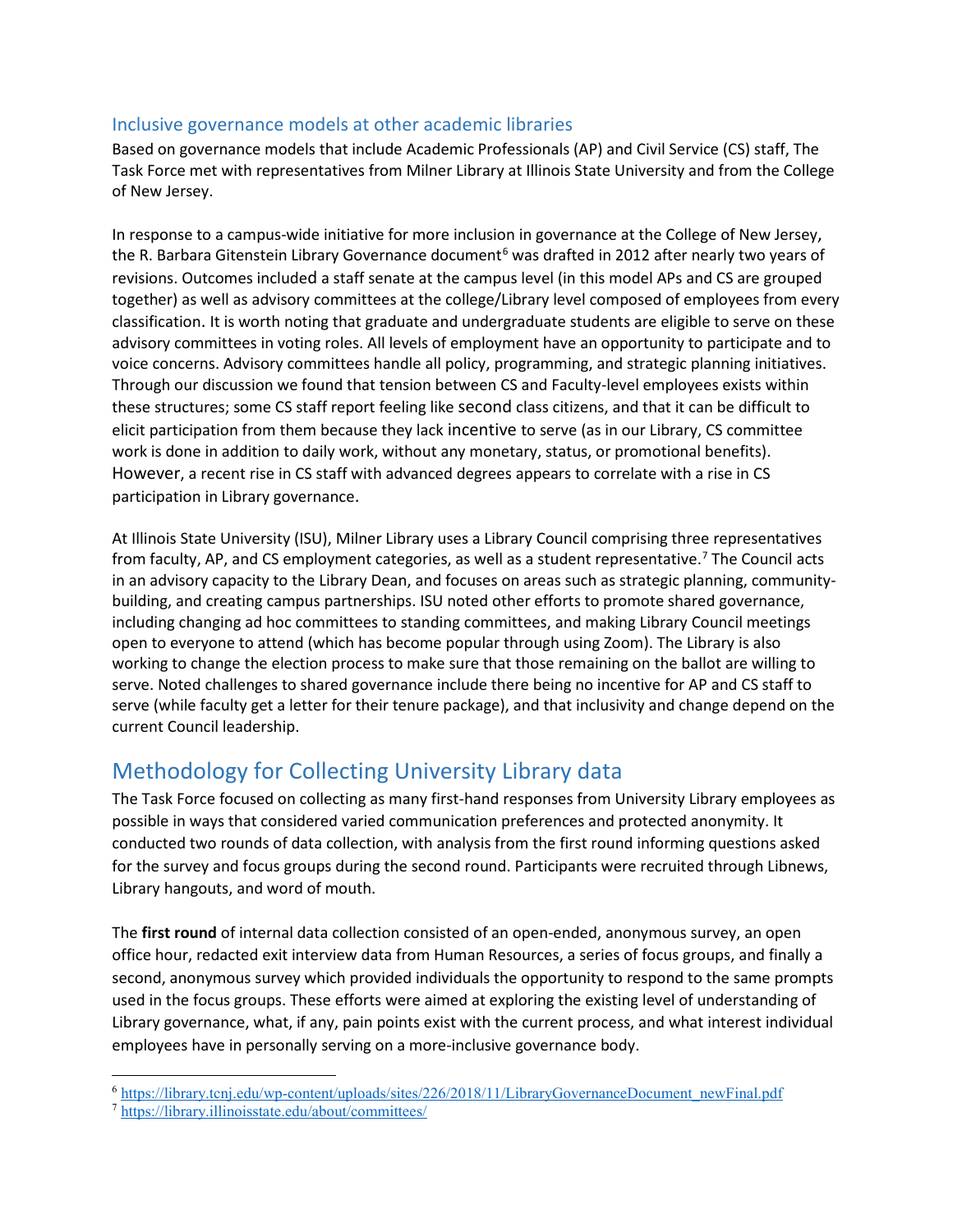While survey responses helped to establish some general trends or prejudices among Library employees on the state of governance, the focus groups were critical in delving into the issues underlying those general trends. Each focus group was led by two facilitators from the Task Force and was open to employees from all classifications. The role of the facilitators within the focus group was established at the beginning of each session: their primary role was as active listeners, but they would take detailed notes and ask follow-up questions as appropriate. Anonymity would be guaranteed, and participants were encouraged to consider the focus group a safe space for sharing experiences. Focus groups were scheduled online and in-person at various times, including lunch hours and after 5:00 pm to accommodate multiple schedules and attendance opportunities.

The **second round** of data collection asked for feedback through anonymous surveys and focus groups on two proposed models of governance devised by the Task Force, informed by the investigation of inclusive governance models on- and off-campus as well as from the first round of internal data collection. Additionally, we asked for further comments regarding several themes pulled from the previous surveys and focus groups. Models proposed by the Task Force were meant as suggestions designed to encourage brainstorming and feedback amongst respondents. Regardless of whether a new governance model is enacted or how it is composed, certain issues will need to be addressed.

Survey instruments, focus group prompts, participation rates, and descriptions of proposed shared governance models can be found in the appendices. However, raw data is not included. Participants afforded a great deal of trust to the Task Force, particularly in the focus groups, and with trust being the greatest commodity to ensuring the current and future engagement of all employees in an inclusive governance structure, the Task Force determined it inappropriate to share anyone's personal and potentially identifiable) comments.

## <span id="page-5-0"></span>**Discussion**

Several themes quickly established themselves as obstacles to greater inclusivity in governance among respondents: communication, the role of the unit head or direct supervisor, the relationship between the Dean and EC, transparency within governance structures, civil service inclusion, and who "does the work" of the Library. These issues are discussed below, followed by feedback about governance models from the last round of data collection.

**Communication**. Employees at all levels expressed a lack of consistent and transparent communication from Library administrators. While there was frustration expressed at various aspects of communication, demoralization due to a lack of transparency on issues where input was sought stood out. Granted, some information cannot be shared in any organization, but many respondents felt ignored or undervalued when discussing instances where they were asked to provide their thoughts on an issue and never heard any explanation for why a decision was reached. This felt particularly true when input was contrary to the final outcome. As one responded explained, "the goal needs to be more than just collecting ideas, but of understanding and addressing those ideas so that folks feel heard. People are more open to hearing why something cannot be done if they feel they have been heard thoroughly in the first place."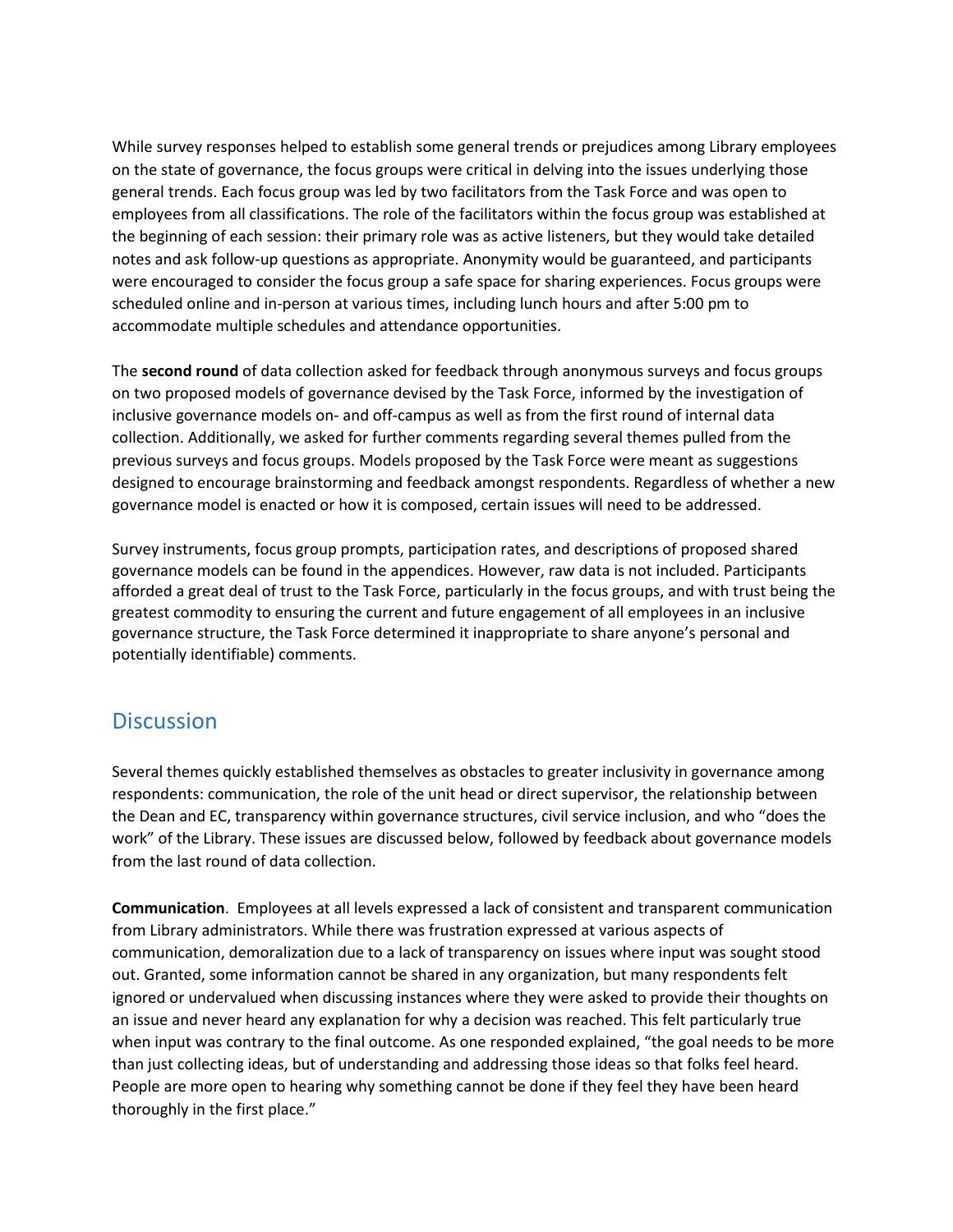**The role of the unit head**. In focus groups and exit interviews, it quickly became clear how much influence unit heads or supervisors hold over employees' experience of the Library. When open dialog is encouraged, employees are more likely to extend their trust for a supervisor up the administrative chain. However, in an environment where dialogue is unwelcome, employees are more likely to filter all other inter-Library engagements through that same lens. Civil Service staff were particularly forthcoming with describing experiences when they were discouraged or "not allowed" to participate in Library opportunities. When speaking about Library hangouts, a CS wrote "Staff are further discouraged from participation by unit heads, who prefer to maintain a facade of perfect unit cohesion at all times, in an attempt to maintain their position in the Library's endless internal political jockeying. I'd like to see staff concerns addressed more seriously, in an environment that discourages unit heads from downplaying those concerns." When discussing communication within the Library, another employee expressed that "it really depends on the unit and the unit head." Another suggested that "there should be documentation about Library support for all staff to participate including who to talk to if you aren't "allowed" or are a unit head who needs help managing around staff participation."

**The relationship of the Dean and EC**. Due to overwhelming feedback, members of the Task Force began to refer to this undercurrent as "the story of the two mountains" due to the unique executive/advisory relationship between the Dean and the Executive Committee each party will, in actuality or in perception, continue to expand their individual spheres of influence to counter-balance the decisionmaking power of the other. This relationship has left little room for other appointed and elected bodies in the Library to establish their own role in governance or for voices outside of this relationship to be heard. Specifically, Administrative Council (AC) is a group charged with advising the Dean on the day-today operations of the Library, yet rarely meets. One faculty member wrote about the current structure:

There are numerous committees that are advisory to the Dean or to various AULs, but the conversations within are rarely brought to the faculty (or others) as a whole for anything other than info sharing/reporting, and are left to be reported piecemeal through Divisions (sometimes) or Libnews (sometimes) or online minutes (sometimes). Faculty meetings (of which we have fewer and fewer) rarely involve discussion, voting, or direction setting for the Library. Some of the committees are less than useful in that they are frequently canceled or are held without an agenda so that no meaningful work or discussion occurs, wasting everyone's time. And if you aren't "lucky" enough to be on EC or on other higher level committees, or in other small side groups, you don't have a seat at the table where decisions about allocating resources or other important topics are discussed…True governance and communication at all levels of the organization would help this. The general hangouts help to a degree, but we need to take a look at how organizational decisions are prioritized, discussed, and made, because it isn't through shared governance.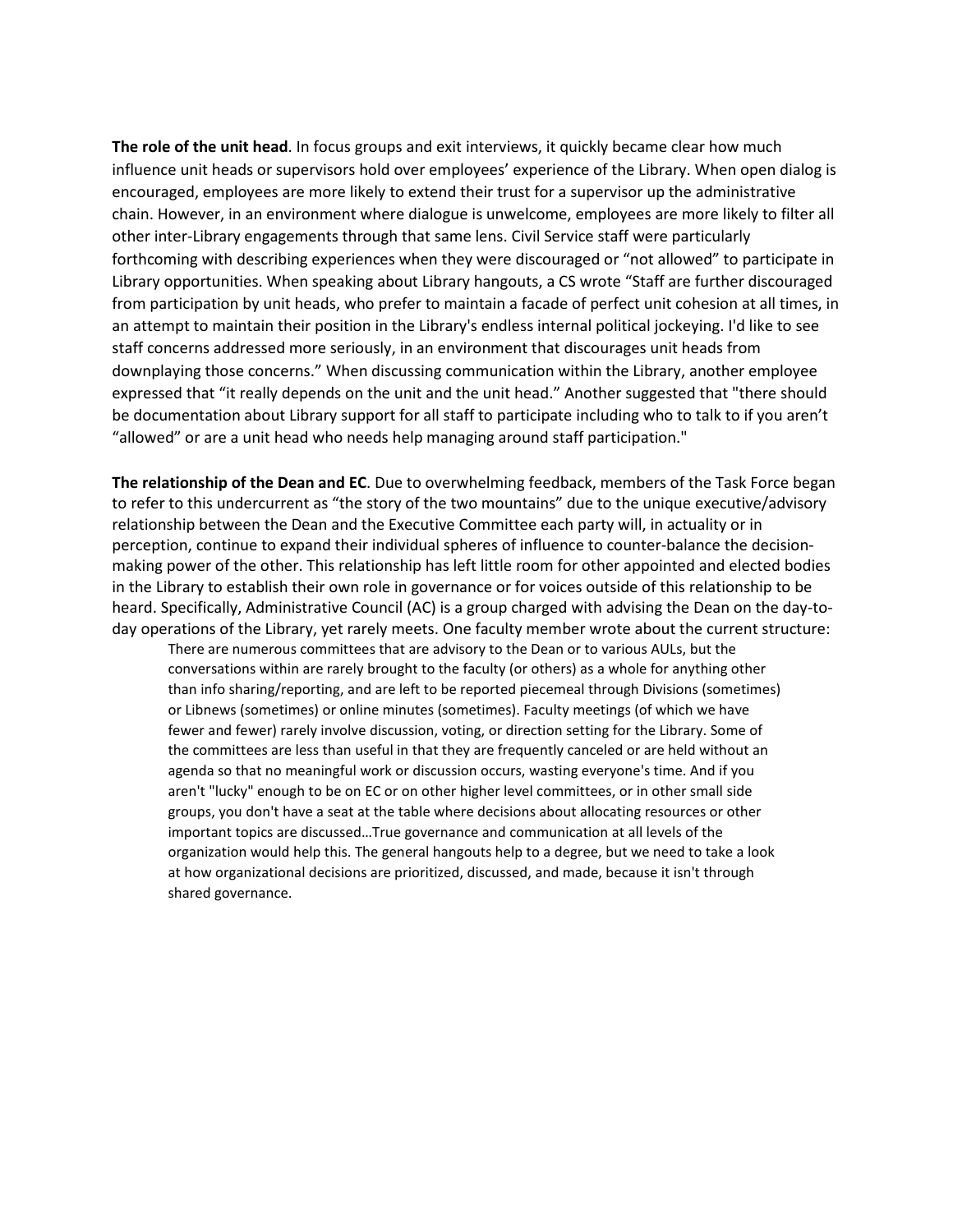**Transparency within Governance Structures.** The overall sense of a lack of transparency stood out as a



*Figure 1: Word cloud in response to questions about improving the governance process to make it more inclusive*

major theme in the data, encompassing communication issue but also within the Library's organizational chart. This document does not include the Cabinet or Budget group, which are understood to be decision making bodies. Additionally, neither body has a page on the staff website or any known charge. In a focus group, one participant called the Cabinet the "black box" of decision making, while another noted that the Cabinet "works on its own to make major decisions as far as I can tell." Another commented on the scope of EC and the Cabinet, saying "what decisions go to EC and what goes to Cabinet and which of those, if either, really have power to change beyond the decision of the Dean (i.e. are both just advisory?) is unclear." Many participants expressed a desire for more transparency on how budget decisions are made, in particular for GA allocation.

**Civil Service Inclusion.** Many employees have expressed a sense of disconnect among supervisors as to the perceived needs of their units and what we have begun to call The Capital 'L' Library. Greater emphasis must be placed on the entire Library as an organization without sacrificing the services of the individual units. Library administration can emphasize the need for more CS participation in governance by cross-training staff from different units or allocating resources for hourly workers if necessary to ensure CS staff and their supervisors are not put under undue stress.

**"Doing the work."** This phrase came up numerous times in surveys and focus groups, and highlights the disconnect many employees feel between those making policy and those working directly with patrons. Additionally, it serves to highlight a general lack of understanding regarding what constitutes Library "work." One employee wrote: "during the pandemic…administration handed down so many poor policy decisions without staff input, decisions that would have benefited from the experience and firsthand knowledge of those same staff. Staff and patrons were left to shoulder the burdens and untangle the mess." Another noted: "I would hope for a governance structure that centers the perspectives of those actually performing the work when making major decisions ..." In a survey, a respondent said "I'd like to see every employee in the Library, from the Dean on down, work two hours a week at a circulation or reference desk. I absolutely believe that everyone who makes major decisions for the Library has how [sic] to help the patrons for whom this Library exists."

#### **Governance Models.**

While noting that the survey was not a true vote, participants were asked to indicate their preference for one of the governance models. Of the 44 respondents, 52.3% were in favor of Model 2 over Model 1 or maintaining the status quo. This was also the clear choice between Civil Service Employees (60%) and faculty (57%).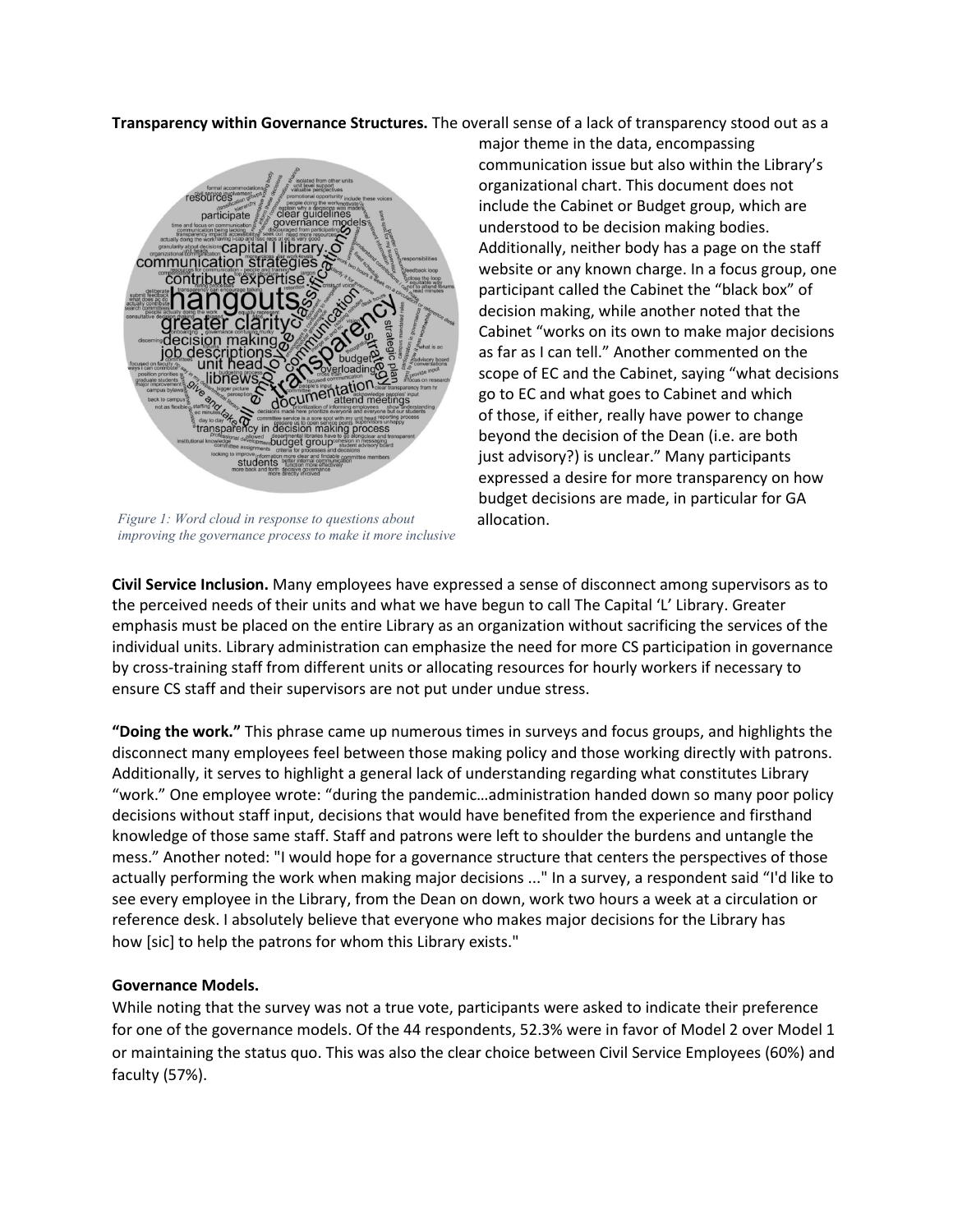|                                           | <b>Totals</b> |       | APs |     | <b>CSs</b> |     | Faculty |       | GAs |      |
|-------------------------------------------|---------------|-------|-----|-----|------------|-----|---------|-------|-----|------|
| <b>Models</b>                             | N             | %     | N   | %   | N          | %   | N       | %     | N   | %    |
| Remain as it<br>currently is              | 1             | 2.3%  | 0   |     | 0          |     |         | 5%    | 0   |      |
| Expand<br>Executive<br>Committee          | 8             | 18.1% | 5   | 56% | 1          | 10% | 2       | 9.5%  | 0   |      |
| Reconstitute<br>Administrative<br>Council | 23            | 52.3% | 1   | 11% | 6          | 60% | 12      | 57%   | 4   | 100% |
| Other                                     | 12            | 27.3% | 3   | 33% | 3          | 30% | 6       | 28.5% | 0   |      |

*Table 1: Governance Model Support*

Participants were encouraged to include explanatory comments in their survey responses. Several issues mentioned by multiple respondents are worth noting here:

- Many wrote in favor of expanding EC, however it is probably not feasible because it would conflict with the University Statutes.
- While there was widespread support for greater inclusion of non-faculty in the decision-making process, many faculty reiterated strong support for maintaining faculty majority control of Library governance.
- Support was shown for including graduate assistant representation on a reconstituted Administrative Council, but there was a great deal of pushback against assigning a number of seats for this group based on proportional representation. These objections focused largely around the heavy and unfair workload this would place on student representatives as well as their lack of experience and relatively short employment with the Library.

Many who favored an "other" model of governance noted that these do not have to be mutually exclusive changes.

|                                                 | Totals |     | <b>APs</b> |     | CSs |      | Faculty |     | GAs            |      |
|-------------------------------------------------|--------|-----|------------|-----|-----|------|---------|-----|----------------|------|
| <b>Issues</b>                                   | N      | %   | N          | %   | N   | %    | N       | %   | N              | %    |
| Communication                                   | 32     | 73% |            | 78% | 8   | 80%  | 13      | 62% | 4              | 100% |
| Greater support<br>for CS inclusion             | 29     | 66% | 7          | 78% | 10  | 100% | 9       | 43% | 3              | 75%  |
| <b>Better</b><br>documentation<br>of governance | 34     | 77% | 8          | 89% | 7   | 70%  | 17      | 81% | $\overline{2}$ | 50%  |
| Consistency in<br>transparency                  | 28     | 64% | 7          | 78% | 8   | 80%  | 10      | 48% | 3              | 75%  |
| EC and the open<br>meetings policy              | 29     | 66% | 8          | 89% | 8   | 80%  | 10      | 48% | 3              | 75%  |

*Table 2: Support for improving individual issues regardless of governance model*

Additionally, over half of all respondents agreed with each of the general comments on Communication (73%); Greater support for CS inclusion (66%); Better documentation of governance (77%); Consistency in transparency (64%); and EC and the Open Meetings Policy (66%) $[2]$ .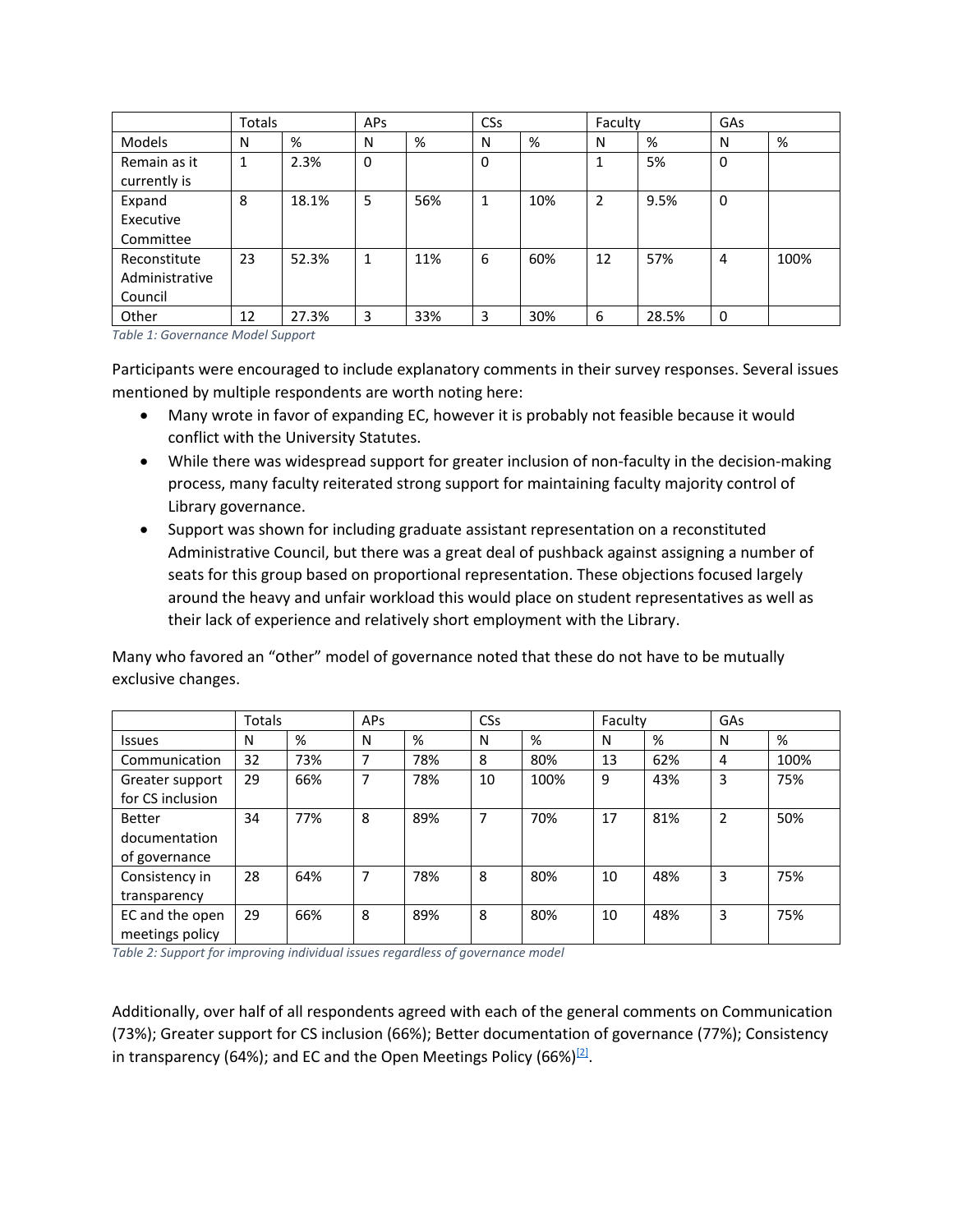# <span id="page-9-0"></span>Recommendations

The Inclusion in Governance Task Force recommends the following actions:

- 1. Charge a task force composed of Library Civil Service, Academic Professionals, and Faculty to draft a new Administrative Council. This task force will need to address the following specifics:
	- a. Charge.
		- i. The current charge addresses AC's advisory goal in "the promulgation and implementation of standards, regulations and procedures that relate to the general operating policies of the Library."
		- ii. Work with Executive Committee to
			- 1. Clarify areas of responsibility;
			- 2. Reconcile the role of Divisions and Division Coordinators in AC;
			- 3. Identify areas of potential overlap;
			- 4. Consider procedures for meeting in joint session should doing so be occasionally advantageous to the University Library;
			- 5. Explore innovative ways to solicit agenda items and continuous feedback to incorporate and deliberate on AC from Library employees.
	- b. Membership.
		- i. Number and allocation of seats including the following classifications:
			- 1. Library faculty;
			- 2. Academic and Civil Service Professionals;
			- 3. Civil Service employees.
		- ii. Create a role for a graduate assistant representative.
		- iii. Election process.
			- 1. Term limits;
			- 2. Restrictions on eligibility (visiting positions, rank or years of service, etc.);
		- iv. Consider the role and make-up of Council officers;
		- v. Consider the role of ex-officio members.
- 2. Communication.
	- a. Create a "statement of principles" or "community agreement" (see [Appendix 1\)](#page-11-1) for all governance bodies such as EC and AC. This statement should not only underscore the commitment to inclusive, respectful conversation but also acknowledge deliberation as a safe space for disagreement. Constructive criticism is an important part of the deliberative process and comes from a desire to improve the entire organization.
	- b. Strive to learn responsibilities and expectations of all employee classifications, so that there is a better understanding of the "work" of the Library beyond service desks. This could be encouraged through experiences such as "Random Coffee[8](#page-9-1)."
	- c. Commit to announcing governance bodies' decisions in a timely and clear manner whenever legally possible. If input was sought from non-members in the decisionmaking process, it is necessary for the announcement to recognize the decision may not represent the advice of all involved but was determined to be the best course of action.

<span id="page-9-1"></span> <sup>8</sup> <https://www.random-coffee.com/>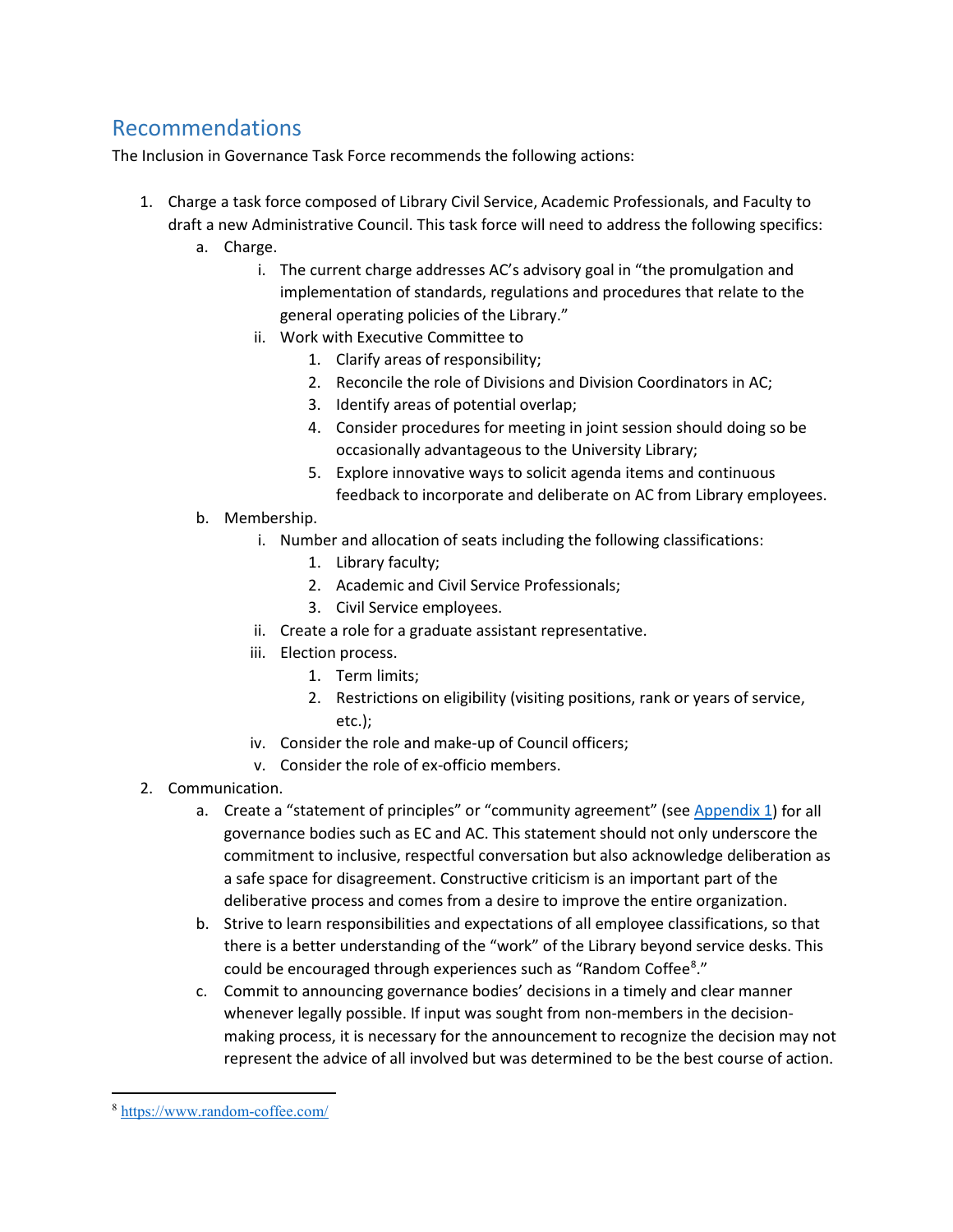- d. Create and maintain a visual representation of Library governance separate from the organizational flowchart. This should show the relationship between the Dean and EC as well as any other governance bodies and what, if any, oversight they have over each other.
- e. Establish transparency of the Cabinet and the Budget Group. This includes the creation of respective pages on the Staff site listing their charge, membership, and agendas/minutes.
- f. Eliminate EC exemption to the Open Meetings Policy. Executive Committee meetings should no longer be held in "executive session," but maintain the right to go into "executive session" when agenda items require it.
- 3. Establish a support system for greater inclusion of Civil Service employees.
	- a. Issue a Library-wide statement indicating their support for all Civil Service employees' ability to serve on committees with CS representation, including the reconstituted Administrative Council.
	- b. Codify the ability for CS employees to serve on Library committees in their job descriptions. A certain percentage could be allocated to ensure judicious use of time.
	- c. Provide resources to ensure service points continue to operate effectively when CS staff are absent on committee business. Consider:
		- i. Cross-training staff from other units for planned coverages.
		- ii. Provide funds for hourly staff or additional graduate assistants as required.
		- iii. Establish expectations of APs and Faculty members to maintain daily operations of the University Library and cover service points when necessary.

# <span id="page-10-0"></span>Further Recommendations for Greater Inclusion

- 1. Create a "Statement of Expectations." The Library should create a document outlining how Library employees are accountable to each other and the expectations we should maintain of each other (such as being punctual for scheduled shifts and attending meetings for which you accepted the invitation). This would be an excellent agenda item for a reconstituted Administrative Council.
- 2. Provide staff training on communicating effectively with supervisors and other situations involving power dynamics.
- 3. Invest in management training for unit heads.
	- a. Provide leadership training for supervisors and unit heads.
	- b. Ensure that all unit heads are acting consistently and in accordance with Library policy.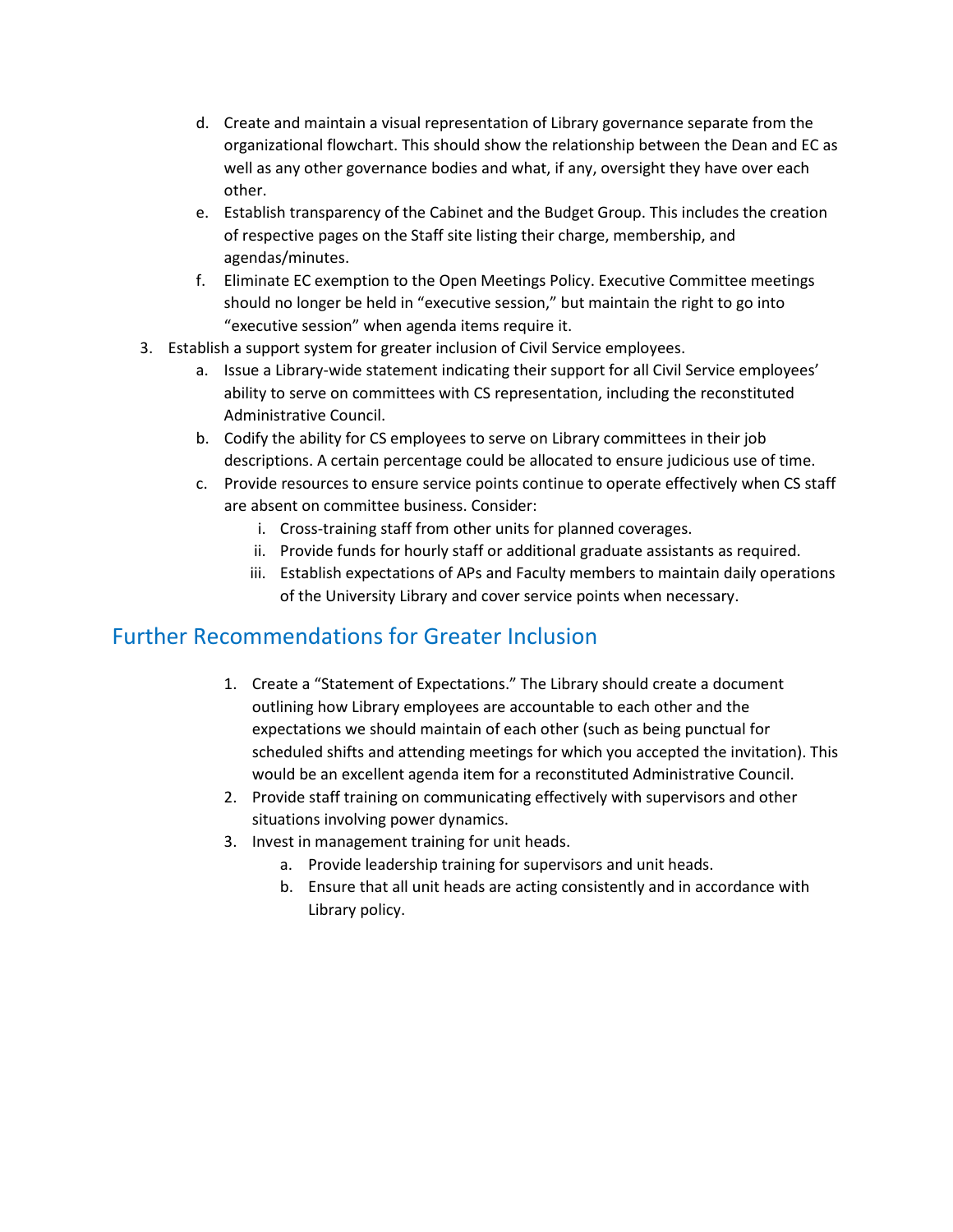# <span id="page-11-0"></span>Appendices

### <span id="page-11-1"></span>Appendix 1: Library Assessment Committee "Community Agreement"

**Listen Actively**: Try to understand others before being understood.

**Step In, Step Back**: Step up and use your voice or Step Back and make space for others.

**Speak from Your Own Lived Experience: Use** "I" statements and refrain from telling other people's stories.

**Invest in Yourself and Invest in Each Other**: Honor our shared space and keep time in mind.

**Think Beyond Binaries**: Hold multiple perspectives at once.

**Stories Stay, Lessons Go**: Confidentiality and personal privacy.

**Repair Harm**: Seek space to repair harm when we mess up.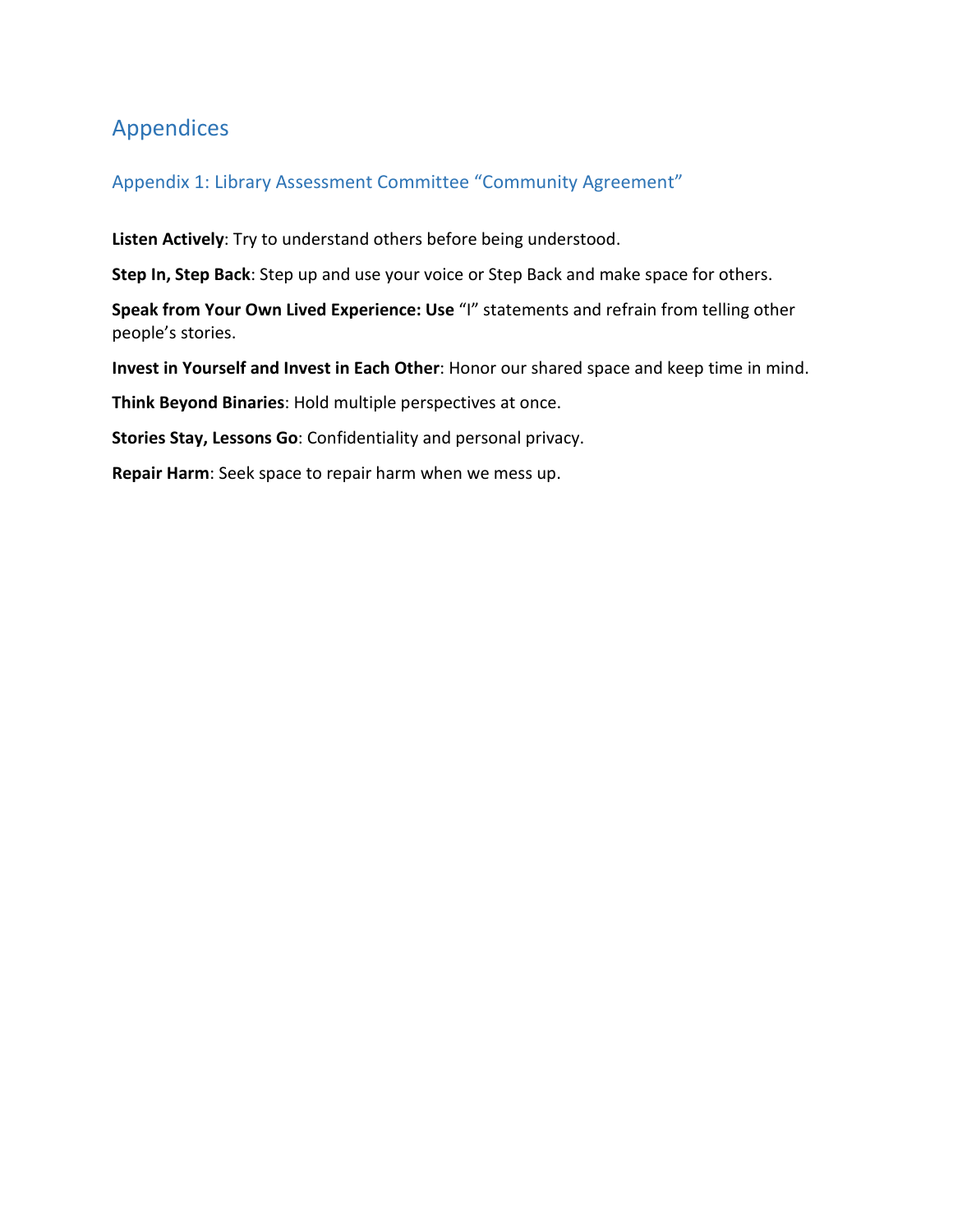### <span id="page-12-0"></span>Appendix 2: Survey 1-Inclusion in Government Comments (September 20–December 10)

#### **Recruitment email:**

Good afternoon, everyone

The Library, as an organization and a culture, has dedicated itself to engaging new avenues of inclusion. As part of these engagements the Library Executive Committee (EC) has charged the Inclusion in Governance Task Force to explore how the Library can be more inclusive across employment classifications in governance and decision making.

The Task Force wants to hear from faculty members, civil service employees, graduate assistants, and academic professions on the topic of governance. We will be opening several avenues of communication and encourage you to take advantage of the ones with which you feel most comfortable.

Deliberately trying to avoid any question bias, we have created an anonymous from in Webtools allowing you to provide as much feedback as you wish on the current and future role of governance within the Library: [https://forms.illinois.edu/sec/139135030.](https://forms.illinois.edu/sec/139135030)

Over the next three months you will also be notified of opportunities to participate in focus groups and attend office hours. More than anything our desire is to hear from as many of you as possible in order to provide the most thorough exploration of employee ideas and interest in inclusive governance.

Sincerely, Sara Benson Erik Chapman (co-chair) Sarah Christensen Gregg Homerding Joanne Kaczmarek John Laskowski (co-chair) Joe Lenkart

#### **Survey**

**Participants** 

| <b>Classification</b>   | ℅   |
|-------------------------|-----|
| Academic Professionals  | 21% |
| Civil Service Employees | 41% |
| <b>Faculty Members</b>  | 28% |
| Graduate Students       | 10% |

The Library Executive Committee (EC) has charged the Inclusion in Governance Task Force to explore how the Library can be more inclusive across employment classifications in governance and decision making.

It is important to define what we mean when discussing "governance." We are specifically investigating the process through which decisions are made that impact the entire Library as a whole. It is important to realize that the process involves a variety of policies and consultative bodies including existing statutes and policies, committees, divisions, and individuals, as well as formal and informal discussions and evidence-based data.

The current model of governance in the University Library is one of shared governance where the University Librarian is the Dean of the Library with the Executive Committee (elected members of the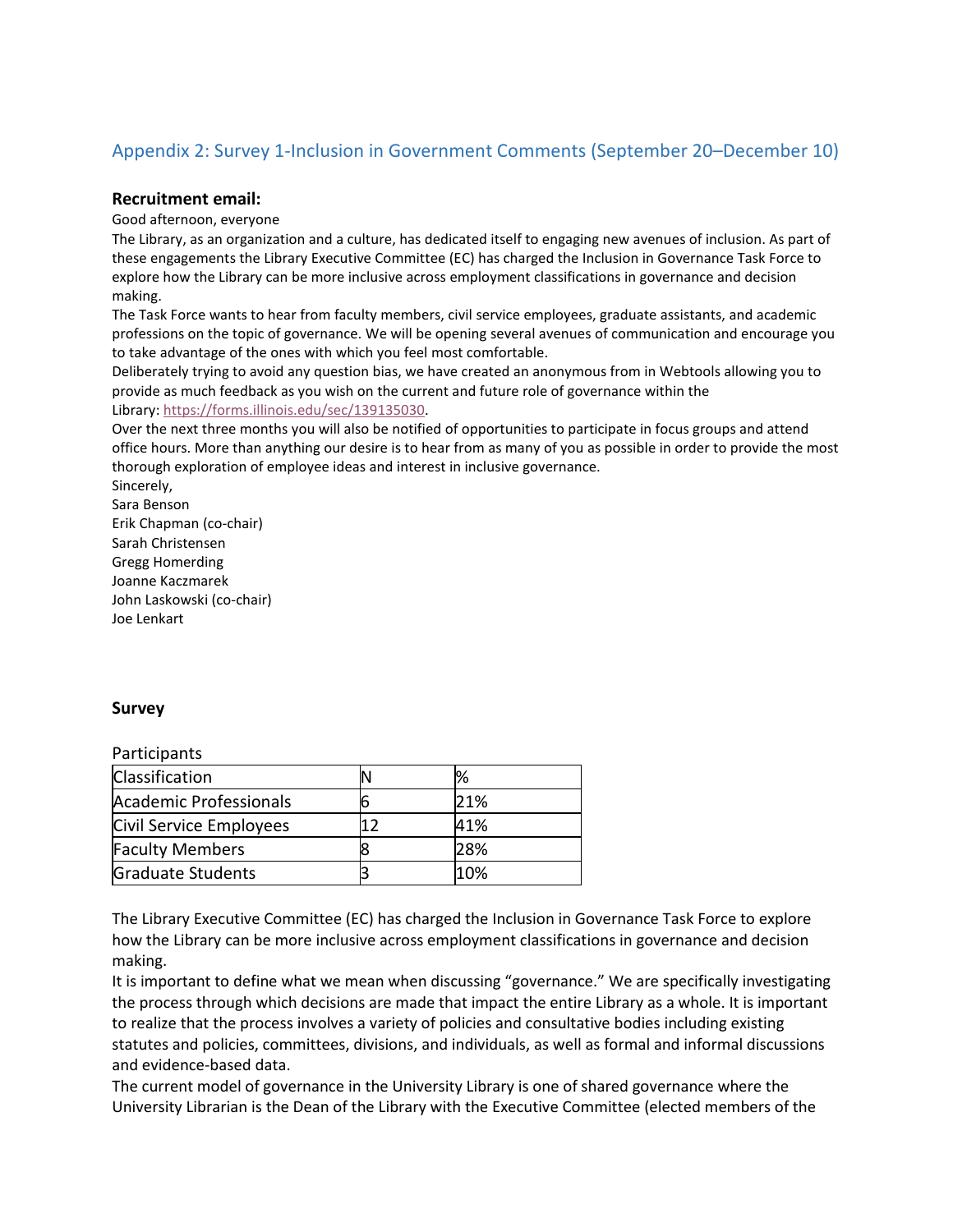Library faculty) serving as a principle advisory board with the University Librarian is the ex-officio member of the Executive Committee and serves as its chairperson. Other advisory bodies in the Library include the Administrative Council and "Cabinet."

When considering a more inclusive governance structure, we have taken Gary Olsen's definition from a 2009 blog post in The Chronicle of Higher Education as our guide, *"True shared governance attempts to balance maximum participation in decision making with clear accountability.... Genuine shared governance gives voice (but not necessarily ultimate authority) to concerns common to all constituencies as well as to issues unique to specific groups."*

Q1: Please identify your employment classification:

- $\Box$  Academic Professional
- $\Box$  Civil Service
- $\Box$  Faculty
- $\Box$  Graduate Student
- $\Box$  Other

Q2: Please use this space to give us your thoughts, questions, concerns, etc. on Library governance and the idea of greater inclusivity across employment classifications in Library governance.

Please feel free to use our statement above as a springboard to your own ideas if you'd like, but this is your space to use as you see fit. This is an anonymous survey, and we simply would like to get your honest feelings about the issue.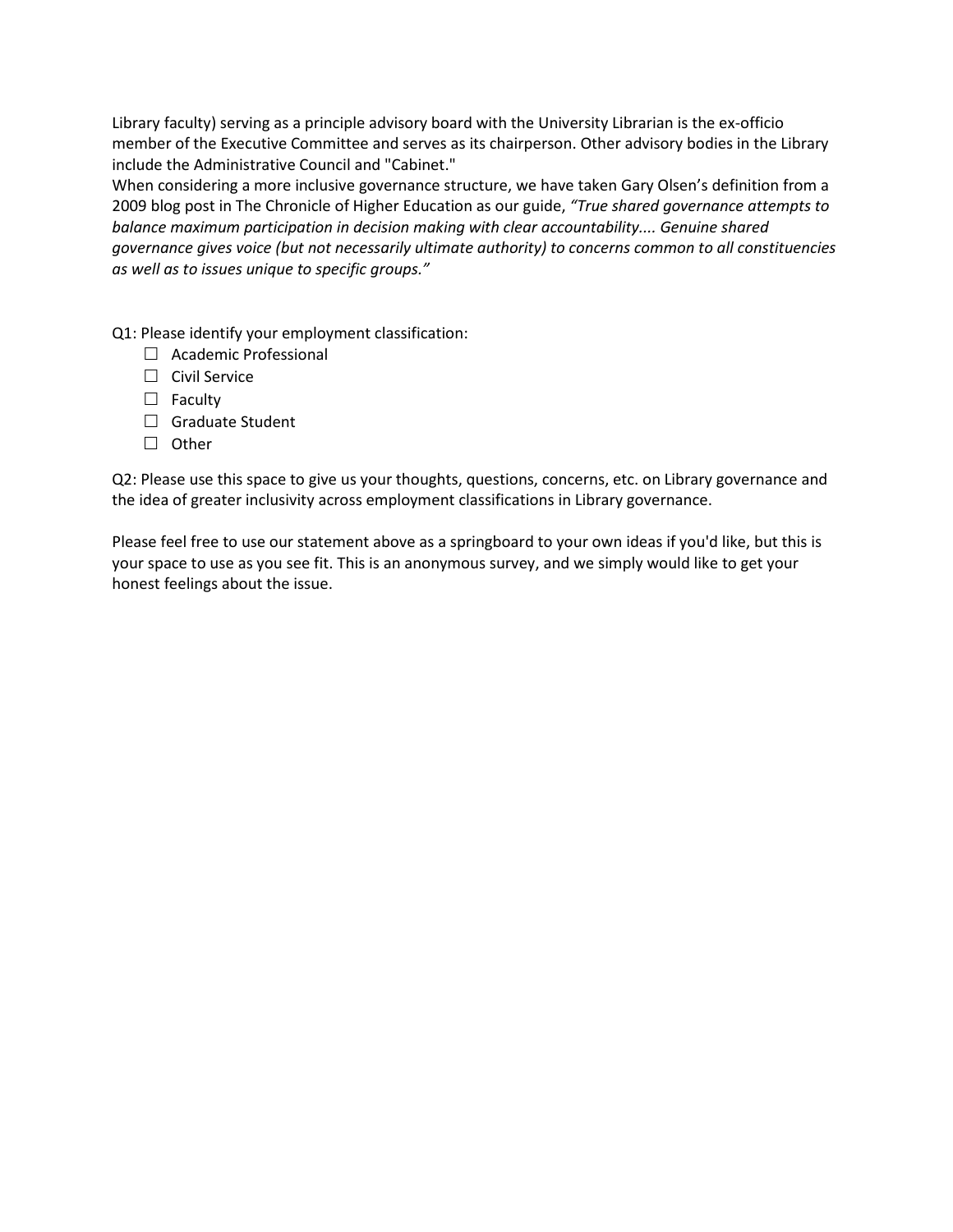### <span id="page-14-0"></span>Appendix 3: Survey 2 and Focus groups (November 1–November 10)

#### **Recruitment email**

Good morning, everyone,

Over the past two weeks we had several informative and enjoyable focus groups with employees from all classifications. As promised, we've created an anonymous survey with the same prompts we used in the focus groups. You are invited to provide your feedback to these prompts to be compiled with the feedback we received during our discussions. This survey opportunity will be available through Wednesday, November 10<sup>th</sup>. The survey is available here: [https://ows.io/qs/07p7op8r.](https://urldefense.com/v3/__https:/ows.io/qs/07p7op8r__;!!DZ3fjg!vKn2ilHl1xTLI8CO7J2hEjGEiFscfA46BQZcTNBEu9lCodE1uK9GoYILkN2t8-zsQmJjkKUU$)

Best,

Sara Benson

Erik Chapman Sarah Christensen Gregg Homerding Joanne Kaczmarek John Laskowski Joe Lenkart

#### **Survey**

#### Participants

| <b>Classification</b>      |   | ℅   |
|----------------------------|---|-----|
| Academic Professionals     |   | 17% |
| Civil Services Employees   | h | 50% |
| <b>Faculty Members</b>     |   | 25% |
| <b>Graduate Assistants</b> |   | 8%  |

Q1: Please identify your employment classification:

 $\Box$  Academic Professional

 $\Box$  Civil Service

- $\Box$  Faculty
- $\Box$  Graduate Student
- $\Box$  Other

Q2: How would you define the terms "Governance" and "Administration?" Would you make any distinction between those two terms?

*NOTE: We are specifically focused on inclusion in terms of different employment classifications. Issues of diversity, equity, and accessibility are left to the DEIA Task Force.*

Q3: How would you describe the current governance processes in the University Library? Q4: What do you appreciate about the current governance processes in the University Library? Q5: What would you like to see improved about the current governance processes in the University Library?

Q6: Do you have ideas/suggestions for making governance processes more inclusive? Q7: Can you provide examples of topics/issues you'd like to see discussed in a more inclusive way?

Q8: Would you be interested in personally participating in a more inclusive governance process?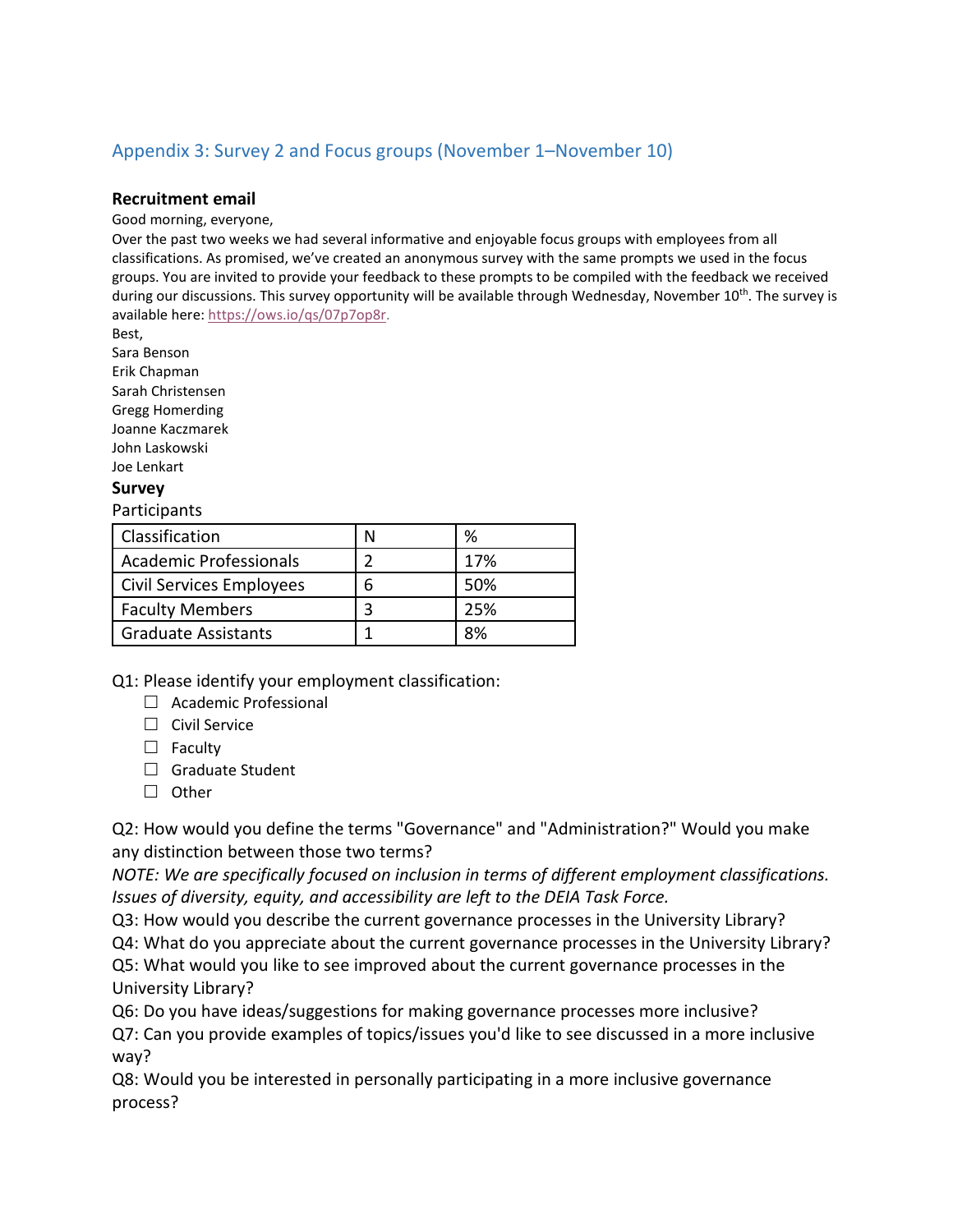Q9: Please feel free to provide any additional feedback about governance and inclusion.

### **Focus Groups**

*(Questions the same as the survey)* October 21, 2021: 3 participants (1 faculty, 1 AP, 1 CSS) October 26, 2021: 5 participants (2 faculty, 2 AP, 1 CSS) October 27, 2021: 6 participants (1 faculty, 6 CSS) October 28, 2021: 3 participants (2 CSS, 1 GA)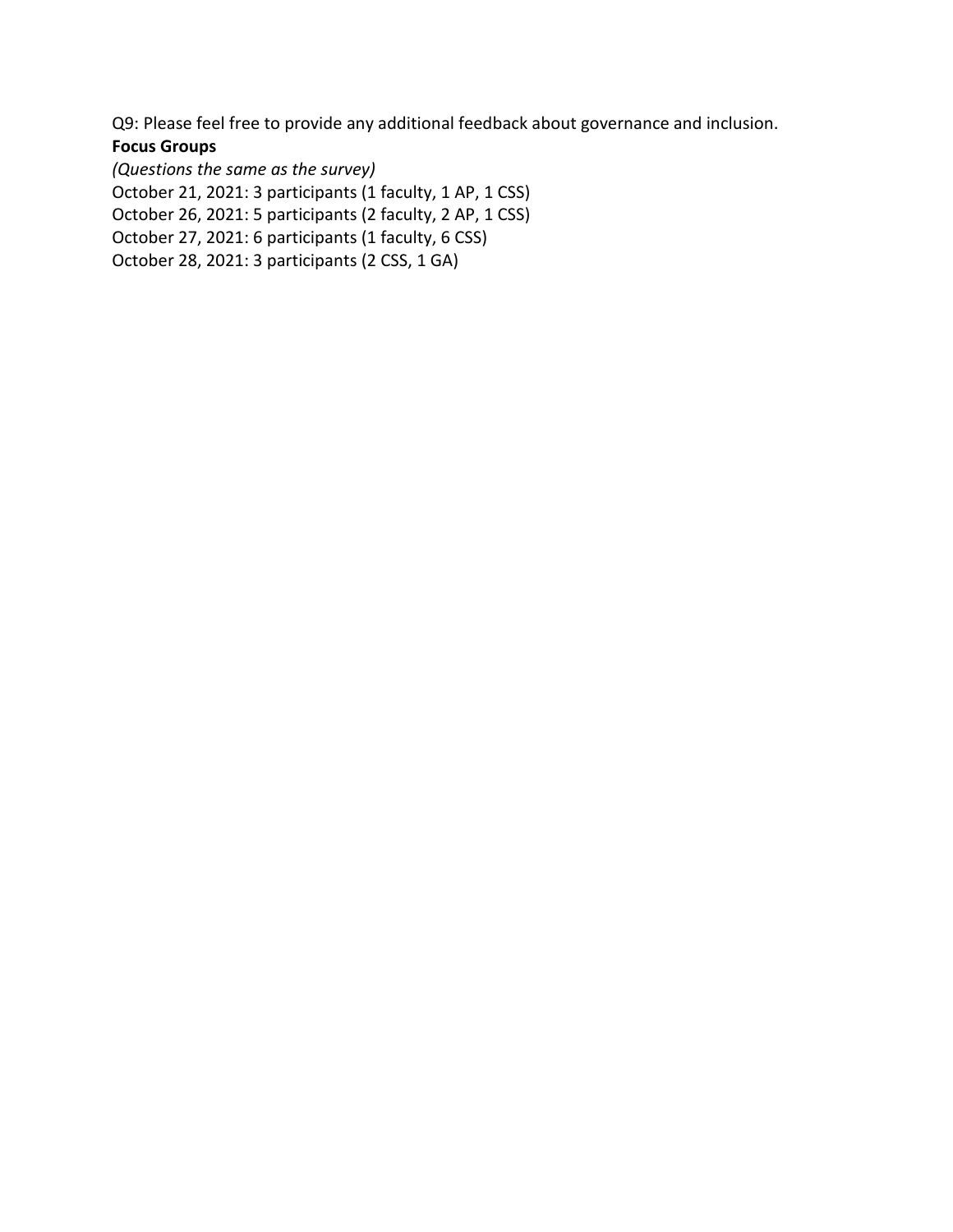### <span id="page-16-0"></span>Appendix 4: Survey 3 and Focus Groups (November 30–December 10)

#### **Recruitment email:**

The members of the Inclusion in Governance Task Force want to thank all of you who took the time to share your thoughts on the current state of Library governance and your visions of how that governance could be more inclusive of all employment classifications.

The Task Force has been reviewing all of your feedback, as well as looking at inclusive governance elsewhere on campus and at other academic libraries across the country, and have identified two possible models for increasing inclusion in our governance structure. These models are concepts based on feedback we received, but neither of them is set in stone. It is also important to note elements of each model could be combined to create additional possibilities.

We are asking for your feedback and encourage you to share idea of your own for improving on these models or suggesting new ones.

*It is important to note that this survey is not a vote to change the current structure or to implement a new model. This is a collective brainstorming session to better inform the final report of the Task Force to the Executive Committee.*

**The survey is anonymous and available from now through Friday, December 10th at <https://surveys.illinois.edu/sec/1122706374>***.*

We are also hosting three optional focus groups next week to which we invite you to come and share your thoughts on these models and your own ideas for making a more inclusive governance structure for the Library. We will be sending out an invitation to register for one of the focus groups in the next day or two. Wednesday, December 8 from 12:00 – 1:00 pm in Main Library Room 106 Thursday, December 9 from 1:00 – 2:00 pm in Main Library Room 106 Thursday, December 9 from 6:00 – 7:00 pm via Zoom Sincerely, Sara Benson Erik Chapman Sarah Christensen Gregg Homerding Joanne Kaczmarek John Laskowski Joe Lenkart

#### **Survey**

### **Participants** Classification  $\vert N \vert$   $\%$ Academic professionals  $\vert$  9 20% Civil service staff 10 23% Faculty members 21 a8% Graduate assistant  $\begin{array}{|c|c|c|c|c|} \hline \end{array}$  4  $\begin{array}{|c|c|c|c|c|} \hline \end{array}$  9% Other 0 0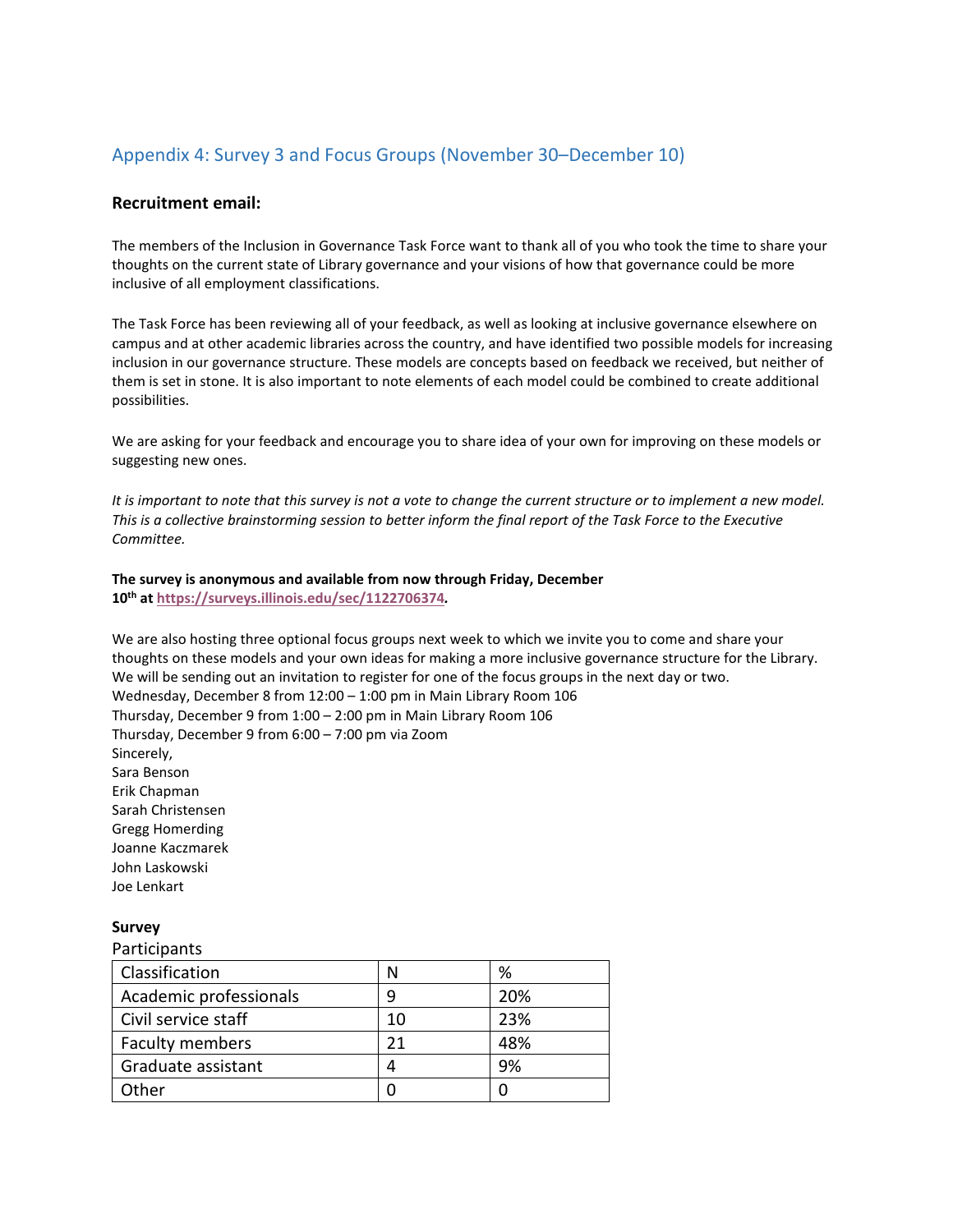### **Q1: Please identify your employment classification:**

- $\Box$  Academic Professional
- $\Box$  Civil Service
- $\Box$  Faculty
- $\Box$  Graduate Student
- $\Box$  Other

#### **Q2: Please provide feedback on this model:**

Expand the Executive Committee. The proposed expansion of EC would increase the number of members from 8 to 12, but would decrease the number of faculty members from 8 to 6. Six of these positions would remain faculty positions and would maintain the same rules for election and division representation. The 6 additional seats on EC would be allocated as follows: 3 Civil Service seats and 3 Academic Professional seats. Election to these seats would be open to all employees within those classifications without limitations of divisional representation. CS and AP members would serve two-year terms. This proposal would require a change to the bylaws of the Library, but the role of EC in Library governance would remain.

#### **Q3: Please provide feedback on this model:**

Reconstitute the Administrative Council. The proposed reconstitution of AC would include two components. The first component would involve reconfiguring membership of AC to include representatives from Academic Professional and Civil Service classifications and remove the requirement that Faculty membership be explicitly represented by Division Coordinators. The number of seats on Academic Council would be increased from 9 to 13: 4 seats for Civil Service Staff; 3 seats from Faculty members; 3 seats for Academic Professionals; and 3 seats for Graduate Assistants. All interested parties from each classification would be eligible for election to 2-year terms, with the exception of Graduate Assistants who be eligible for 1-year terms, with sitting representative eligible for re-election (No Graduate Assistant can serve more than 2 consecutive 1-year terms). The second component would involve splitting EC responsibilities between AC and EC where AC would take on a more active role in the development and/or review of policies and procedures and their effect on the day-to-day operation of the Library. AC would also advise on:

- 1. the creation and make-up of Library committees (except those exclusively made up of faculty members),
- 2. non-faculty hiring and budgetary considerations impacting the day-to-day operation of the Library,
- 3. other advisory functions when requested by the Dean.

This proposal would require a change to the bylaws of the Library. It would also require EC (the membership of which would remain as-is) to refocus its attention on faculty-specific issues similar to the current operation of L-CAP and LSSC, leaving issues of Library-wide impact to Administrative Council.

#### **Q4: Given the choice, what would be your preference?**

- **Governance should remain as it currently is.**
- **Expand the Executive Committee**
- **Reconstitute the Administrative Council**
- **Other, please explain:**

**Q5: There were also several selected constructive criticisms that emerged from our conversations that did not in themselves constitute new ways of governance but would improve governance regardless of the model.**

**Q5a: Please note if you agree with the following comment:**